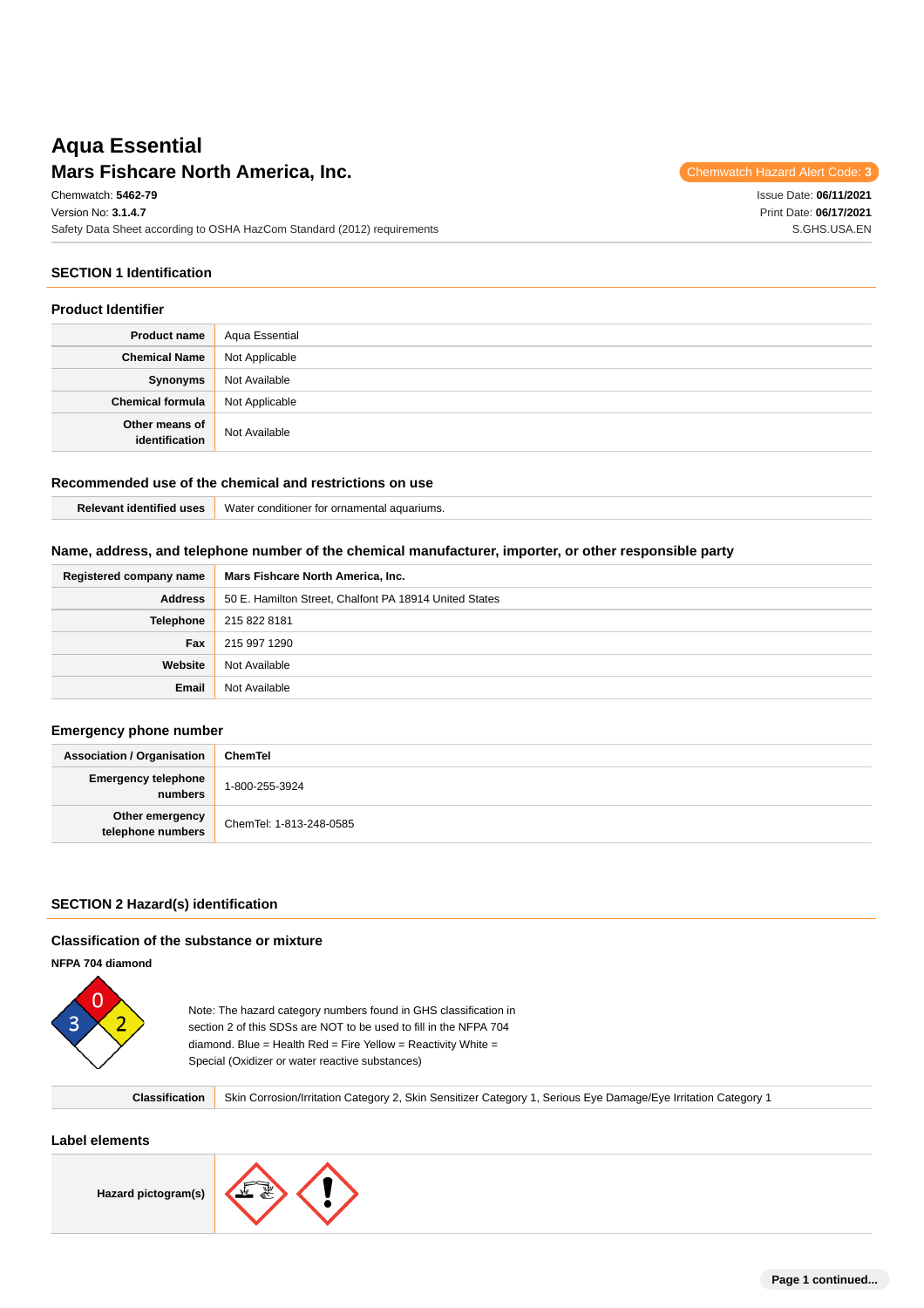**Signal word Danger**

### **Hazard statement(s)**

| H315 | Causes skin irritation.                |
|------|----------------------------------------|
| H317 | ' May cause an allergic skin reaction. |
| H318 | Causes serious eye damage.             |

#### **Hazard(s) not otherwise classified**

Not Applicable

### **Precautionary statement(s) General**

| P <sub>101</sub> | If medical advice is needed, have product container or label at hand. |
|------------------|-----------------------------------------------------------------------|
| P102             | Keep out of reach of children.                                        |
| P <sub>103</sub> | Read label before use.                                                |

### **Precautionary statement(s) Prevention**

| P280             | Wear protective gloves, protective clothing, eye protection and face protection. |
|------------------|----------------------------------------------------------------------------------|
| P <sub>261</sub> | Avoid breathing mist/vapours/spray.                                              |
| P264             | Wash all exposed external body areas thoroughly after handling.                  |
| P272             | Contaminated work clothing should not be allowed out of the workplace.           |

### **Precautionary statement(s) Response**

| P305+P351+P338 | IF IN EYES: Rinse cautiously with water for several minutes. Remove contact lenses, if present and easy to do. Continue rinsing. |
|----------------|----------------------------------------------------------------------------------------------------------------------------------|
| P310           | Immediately call a POISON CENTER or doctor/physician.                                                                            |
| P362           | Take off contaminated clothing and wash before reuse.                                                                            |
| P302+P352      | IF ON SKIN: Wash with plenty of water.                                                                                           |
| P333+P313      | If skin irritation or rash occurs: Get medical advice/attention.                                                                 |

### **Precautionary statement(s) Storage**

Not Applicable

### **Precautionary statement(s) Disposal**

**P501** Dispose of contents/container to authorised hazardous or special waste collection point in accordance with any local regulation.

### **SECTION 3 Composition / information on ingredients**

### **Substances**

See section below for composition of Mixtures

### **Mixtures**

| <b>CAS No</b> | %[weight] | <b>Name</b>                  |
|---------------|-----------|------------------------------|
| Not Available | $30$      | inorganic salts, proprietary |
| 13235-36-4    | $<$ 10    | EDTA TETRASODIUM SALT        |
| 870-72-4      | $<$ 10    | SODIUM FORMALDEHYDE BISULFI  |
| 7681-57-4     | $<$ 10    | sodium metabisulfite         |

The specific chemical identity and/or exact percentage (concentration) of composition has been withheld as a trade secret.

### **SECTION 4 First-aid measures**

#### **Description of first aid measures**

| <b>Eye Contact</b> | If this product comes in contact with the eyes:<br>Immediately hold eyelids apart and flush the eye continuously with running water.<br>Ensure complete irrigation of the eye by keeping eyelids apart and away from eye and moving the eyelids by occasionally |
|--------------------|-----------------------------------------------------------------------------------------------------------------------------------------------------------------------------------------------------------------------------------------------------------------|
|--------------------|-----------------------------------------------------------------------------------------------------------------------------------------------------------------------------------------------------------------------------------------------------------------|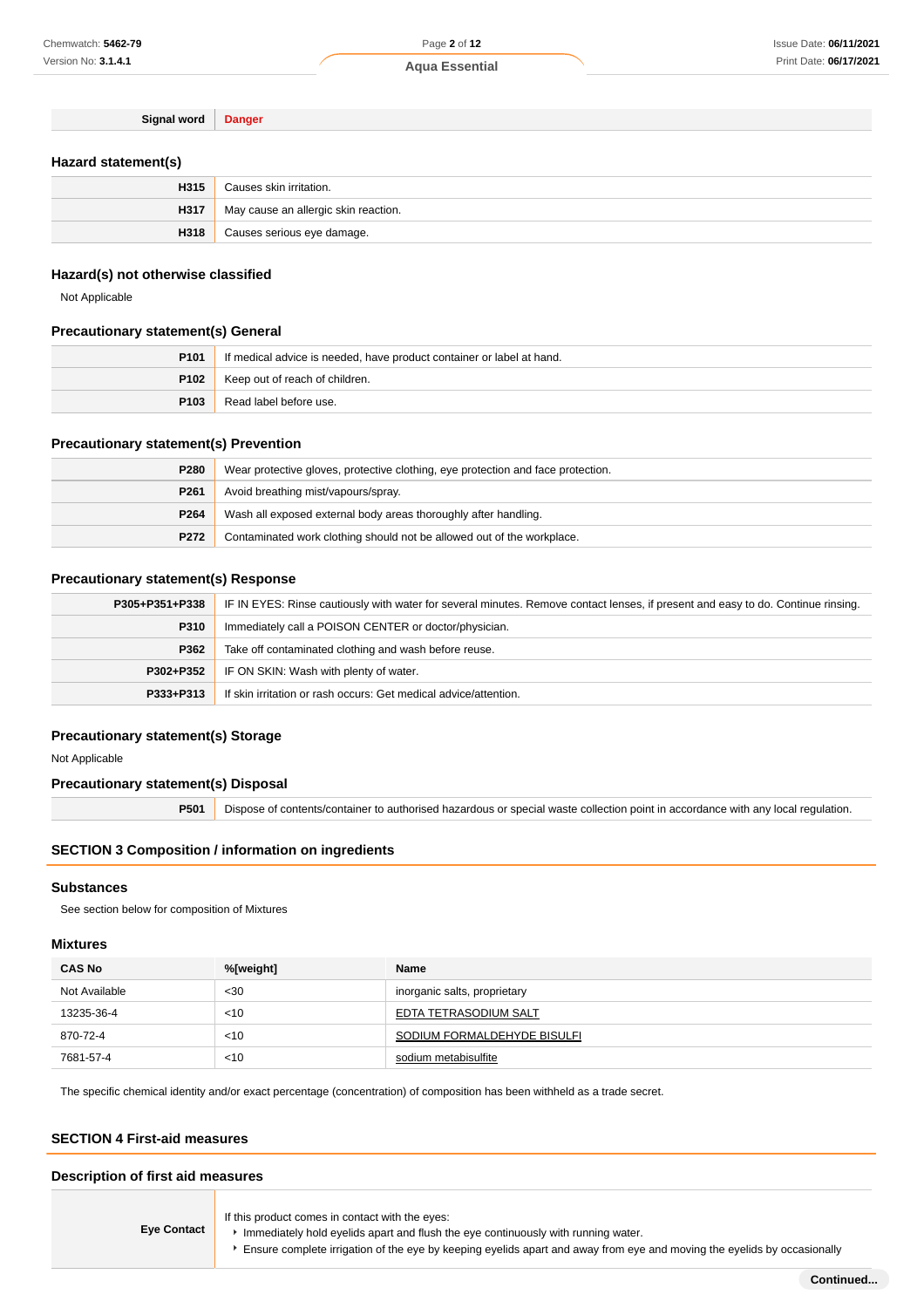|                     | lifting the upper and lower lids.<br>▶ Continue flushing until advised to stop by the Poisons Information Centre or a doctor, or for at least 15 minutes.<br>Transport to hospital or doctor without delay.<br>▶ Removal of contact lenses after an eye injury should only be undertaken by skilled personnel.                                                                                                                                                                                                                                                                                                                                                                                                                                                                                   |
|---------------------|--------------------------------------------------------------------------------------------------------------------------------------------------------------------------------------------------------------------------------------------------------------------------------------------------------------------------------------------------------------------------------------------------------------------------------------------------------------------------------------------------------------------------------------------------------------------------------------------------------------------------------------------------------------------------------------------------------------------------------------------------------------------------------------------------|
| <b>Skin Contact</b> | If skin contact occurs:<br>Immediately remove all contaminated clothing, including footwear.<br>Flush skin and hair with running water (and soap if available).<br>Seek medical attention in event of irritation.                                                                                                                                                                                                                                                                                                                                                                                                                                                                                                                                                                                |
| <b>Inhalation</b>   | If fumes, aerosols or combustion products are inhaled remove from contaminated area.<br>• Other measures are usually unnecessary.<br>Inhalation of vapours or aerosols (mists, fumes) may cause lung oedema.<br>Corrosive substances may cause lung damage (e.g. lung oedema, fluid in the lungs).<br>As this reaction may be delayed up to 24 hours after exposure, affected individuals need complete rest (preferably in<br>semi-recumbent posture) and must be kept under medical observation even if no symptoms are (yet) manifested.<br>Effore any such manifestation, the administration of a spray containing a dexamethasone derivative or beclomethasone<br>derivative may be considered.<br>This must definitely be left to a doctor or person authorised by him/her.<br>(ICSC13719) |
| Ingestion           | If swallowed do <b>NOT</b> induce vomiting.<br>▶ If vomiting occurs, lean patient forward or place on left side (head-down position, if possible) to maintain open airway and<br>prevent aspiration.<br>• Observe the patient carefully.<br>Never give liquid to a person showing signs of being sleepy or with reduced awareness; i.e. becoming unconscious.<br>Give water to rinse out mouth, then provide liquid slowly and as much as casualty can comfortably drink.<br>Seek medical advice.                                                                                                                                                                                                                                                                                                |

### **Most important symptoms and effects, both acute and delayed**

See Section 11

### **Indication of any immediate medical attention and special treatment needed**

#### Treat symptomatically.

Depending on the degree of exposure, periodic medical examination is indicated. The symptoms of lung oedema often do not manifest until a few hours have passed and they are aggravated by physical effort. Rest and medical observation is therefore essential. Immediate administration of an appropriate spray, by a doctor or a person authorised by him/her should be considered. (ICSC24419/24421

### **SECTION 5 Fire-fighting measures**

### **Extinguishing media**

- There is no restriction on the type of extinguisher which may be used.
- Use extinguishing media suitable for surrounding area.

# **Special hazards arising from the substrate or mixture**

| <b>Fire Incompatibility</b> | Avoid contamination with oxidising agents i.e. nitrates, oxidising acids, chlorine bleaches, pool chlorine etc. as ignition may |
|-----------------------------|---------------------------------------------------------------------------------------------------------------------------------|
|                             | result                                                                                                                          |

### **Special protective equipment and precautions for fire-fighters**

| <b>Fire Fighting</b>         | Alert Fire Brigade and tell them location and nature of hazard.<br>► Wear breathing apparatus plus protective gloves in the event of a fire.<br>▶ Prevent, by any means available, spillage from entering drains or water courses.<br>Use fire fighting procedures suitable for surrounding area.<br>DO NOT approach containers suspected to be hot.<br>► Cool fire exposed containers with water spray from a protected location.                                                                               |
|------------------------------|------------------------------------------------------------------------------------------------------------------------------------------------------------------------------------------------------------------------------------------------------------------------------------------------------------------------------------------------------------------------------------------------------------------------------------------------------------------------------------------------------------------|
| <b>Fire/Explosion Hazard</b> | ▶ Non combustible.<br>Not considered to be a significant fire risk.<br>Expansion or decomposition on heating may lead to violent rupture of containers.<br>Decomposes on heating and may produce toxic fumes of carbon monoxide (CO).<br>• May emit acrid smoke.<br>Decomposition may produce toxic fumes of:<br>carbon dioxide (CO2)<br>nitrogen oxides (NOx)<br>sulfur oxides (SOx)<br>other pyrolysis products typical of burning organic material.<br>May emit poisonous fumes.<br>May emit corrosive fumes. |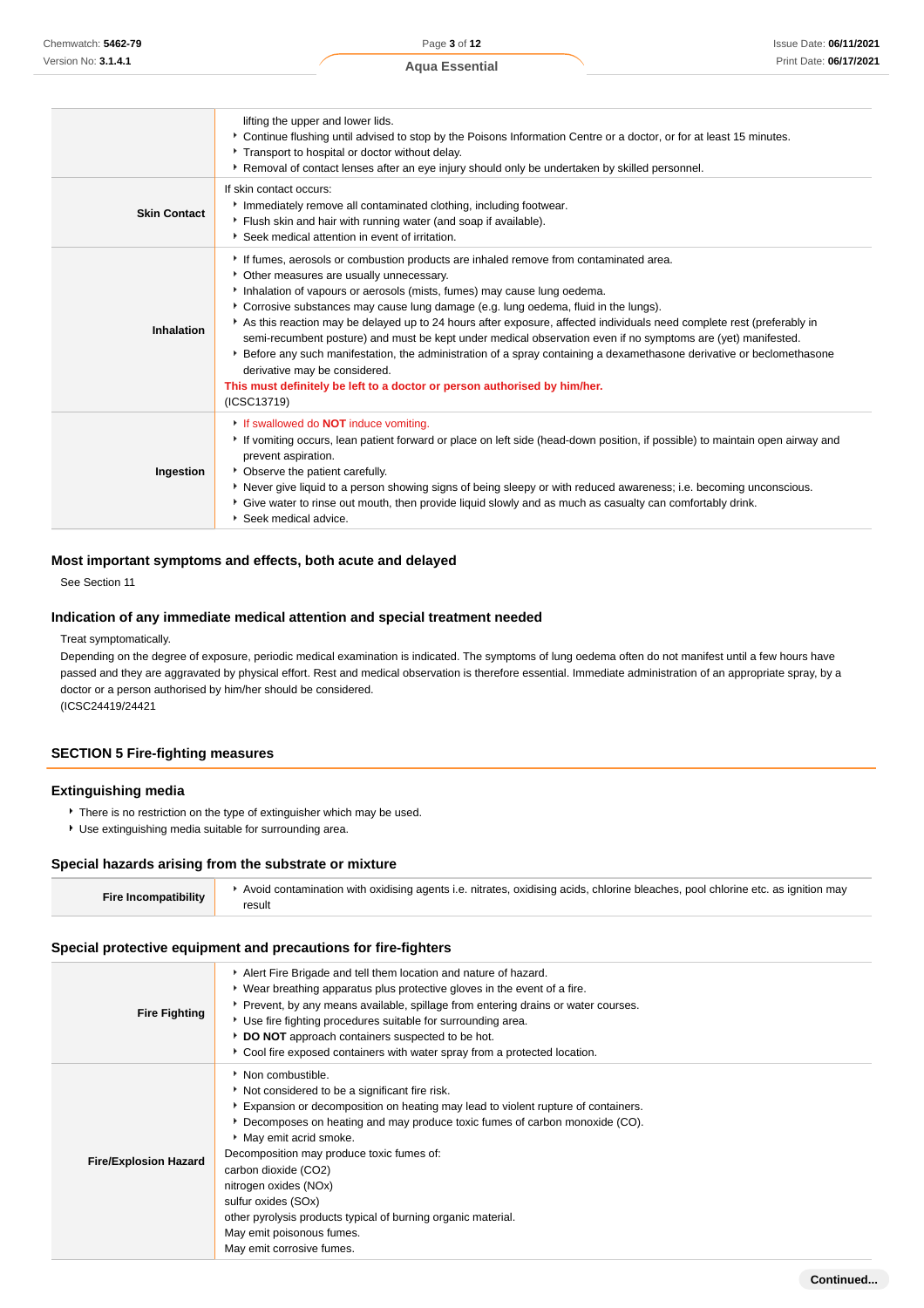## **SECTION 6 Accidental release measures**

### **Personal precautions, protective equipment and emergency procedures**

See section 8

### **Environmental precautions**

See section 12

### **Methods and material for containment and cleaning up**

| <b>Minor Spills</b> | Environmental hazard - contain spillage.<br>• Clean up all spills immediately.<br>Avoid breathing vapours and contact with skin and eyes.<br>Control personal contact with the substance, by using protective equipment.<br>Contain and absorb spill with sand, earth, inert material or vermiculite.<br>▸ Wipe up.<br>• Place in a suitable, labelled container for waste disposal. |
|---------------------|--------------------------------------------------------------------------------------------------------------------------------------------------------------------------------------------------------------------------------------------------------------------------------------------------------------------------------------------------------------------------------------|
| <b>Major Spills</b> | Environmental hazard - contain spillage.<br>Moderate hazard.<br>• Clear area of personnel and move upwind.<br>Alert Fire Brigade and tell them location and nature of hazard.<br>• Wear breathing apparatus plus protective gloves.<br>▶ Prevent, by any means available, spillage from entering drains or water course.<br>Stop leak if safe to do so.                              |

Personal Protective Equipment advice is contained in Section 8 of the SDS.

### **SECTION 7 Handling and storage**

### **Precautions for safe handling**

| Safe handling     | <b>DO NOT</b> allow clothing wet with material to stay in contact with skin<br>Avoid all personal contact, including inhalation.<br>• Wear protective clothing when risk of exposure occurs.<br>Use in a well-ventilated area.<br>Avoid contact with moisture.<br>Avoid contact with incompatible materials.<br>When handling, <b>DO NOT</b> eat, drink or smoke. |
|-------------------|-------------------------------------------------------------------------------------------------------------------------------------------------------------------------------------------------------------------------------------------------------------------------------------------------------------------------------------------------------------------|
| Other information | Store in original containers.<br>Keep containers securely sealed.<br>Store in a cool, dry, well-ventilated area.<br>Store away from incompatible materials and foodstuff containers.<br>• Protect containers against physical damage and check regularly for leaks.<br>▶ Observe manufacturer's storage and handling recommendations contained within this SDS.   |

### **Conditions for safe storage, including any incompatibilities**

| Suitable container      | * Polyethylene or polypropylene container.<br>• Packing as recommended by manufacturer.<br>• Check all containers are clearly labelled and free from leaks.                                                                                                                                                                                                                                                                                                                                                                                                                                                                                                                                                                                                                                                                                                                                                                                                                                                                                                                                                                                                                                                                                                                                                                                                                                                                     |
|-------------------------|---------------------------------------------------------------------------------------------------------------------------------------------------------------------------------------------------------------------------------------------------------------------------------------------------------------------------------------------------------------------------------------------------------------------------------------------------------------------------------------------------------------------------------------------------------------------------------------------------------------------------------------------------------------------------------------------------------------------------------------------------------------------------------------------------------------------------------------------------------------------------------------------------------------------------------------------------------------------------------------------------------------------------------------------------------------------------------------------------------------------------------------------------------------------------------------------------------------------------------------------------------------------------------------------------------------------------------------------------------------------------------------------------------------------------------|
| Storage incompatibility | Contact with acids produces toxic fumes<br>Salts of ethylenediaminetetraacetic acid (EDTA):<br>is hould not come into contact with strong oxidisers<br>* are incompatible with metals such as zinc, aluminum, carbon steel, copper, copper alloys, galvanized metals and nickel.<br>in contact with metals, such as aluminum, may generate flammable hydrogen gas<br>in contact with bases, may evolve hydrogen and oxygen<br>Incidents involving interaction of active oxidants and reducing agents, either by design or accident, are usually very energetic<br>and examples of so-called redox reactions.<br>Sulfites and hydrosulfites (dithionites) :<br>may react explosively with strong oxidising agents.<br>• react with water or steam to produce corrosive acid solutions and sulfur oxide fumes - aqueous solutions are incompatible<br>with oxidisers, strong acids, alkalis, ammonia, aliphatic amines, alkanolamines, alkylene oxides, amides, epichlorohydrin,<br>organic anhydrides, isocyanates, nitromethane, vinyl acetate<br>aqueous solutions attack metals in presence of moisture<br>generate gaseous sulfur dioxide in contact with oxidising and nonoxidising acids<br>Sulfur dioxide:<br>reacts with water or steam forming sulfurous acid; reaction may be violent<br>reacts with acrolein, alcohols, aluminium powder, alkali metals, amines, bromine, pentafluoride, caustics, caesium, acetylene |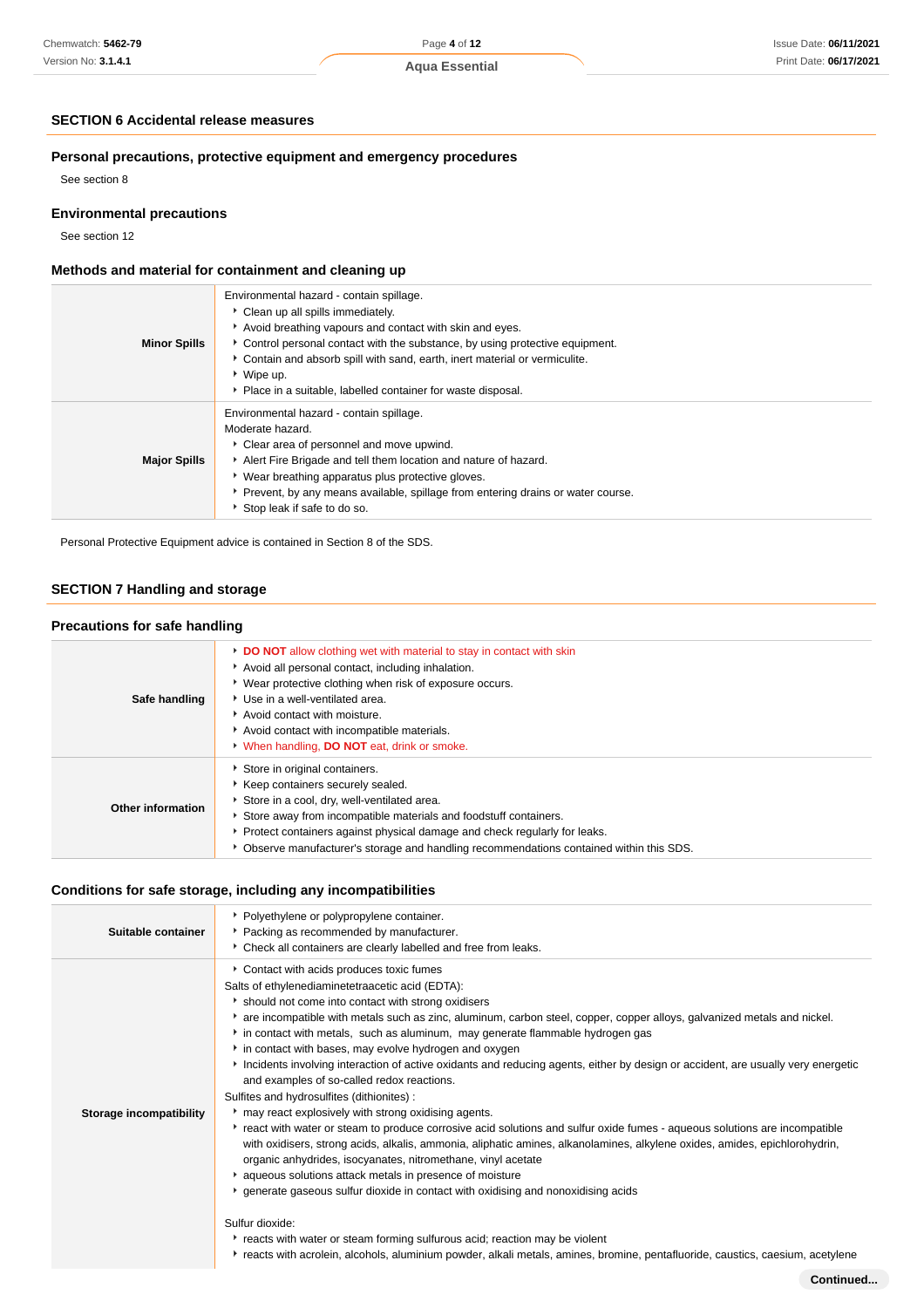**Aqua Essential**

carbide, chlorates, chlorine trifluoride, chromium powder, copper or its alloy powders, diethylzinc, fluorine, lead dioxide, lithium acetylene carbide, metal powders, monolithium acetylide-ammonia, nitryl chloride, potassium acetylene carbide, potassium acetylide, potassium chlorate, rubidium carbide, silver azide, sodium, sodium acetylide, stannous oxide; reaction may be violent

- decomposes above 60 deg. C releasing oxides of sulfur
- Incompatible with alkalis, alkylene oxides, ammonia, aliphatic amines, alkanolamines, amides, organic anhydrides, caesium monoxide, epichlorohydrin, ferrous oxide, halogens, interhalogens, isocyanates, lithium nitrate, manganese, metal acetylides, metal oxides, perbromyl fluoride, red phosphorus, potassium azide, rubidium acetylide, sodium hydride, sulfuric acid attacks some plastics, coatings and rubber
- attacks metals, especially chemically active metals, in the presence of moisture.



**X** — Must not be stored together

- **0** May be stored together with specific preventions
- **+** May be stored together

Note: Depending on other risk factors, compatibility assessment based on the table above may not be relevant to storage situations, particularly where large volumes of dangerous goods are stored and handled. Reference should be made to the Safety Data Sheets for each substance or article and risks assessed accordingly.

#### **SECTION 8 Exposure controls / personal protection**

#### **Control parameters**

#### **Occupational Exposure Limits (OEL)**

#### **INGREDIENT DATA**

| Source                                         | Ingredient           | <b>Material name</b> | <b>TWA</b>       | <b>STEL</b>   | Peak          | <b>Notes</b>  |
|------------------------------------------------|----------------------|----------------------|------------------|---------------|---------------|---------------|
| US NIOSH Recommended<br>Exposure Limits (RELs) | sodium metabisulfite | Sodium metabisulfite | $5 \text{ mg/m}$ | Not Available | Not Available | Not Available |
| US ACGIH Threshold Limit<br>Values (TLV)       | sodium metabisulfite | Sodium metabisulfite | $5 \text{ mg/m}$ | Not Available | Not Available | A4            |

#### **Emergency Limits**

| Ingredient            | TEEL-1            | TEEL-2             | TEEL-3                 |
|-----------------------|-------------------|--------------------|------------------------|
| EDTA TETRASODIUM SALT | 82 mg/m3          | $900 \text{ mg/m}$ | 5,500 mg/m3            |
| EDTA TETRASODIUM SALT | 75 mg/m3          | 830 mg/m3          | $5,000 \text{ mg/m}$ 3 |
| sodium metabisulfite  | $15 \text{ mg/m}$ | 64 mg/m3           | 390 mg/m3              |

| Ingredient                            | Original IDLH | <b>Revised IDLH</b> |
|---------------------------------------|---------------|---------------------|
| EDTA TETRASODIUM SALT                 | Not Available | Not Available       |
| SODIUM FORMALDEHYDE<br><b>BISULFI</b> | Not Available | Not Available       |
| sodium metabisulfite                  | Not Available | Not Available       |

#### **Occupational Exposure Banding**

| Ingredient            | <b>Occupational Exposure Band Rating</b>                                                                                                                                                                                                                                                                                                                                 | <b>Occupational Exposure Band Limit</b> |  |  |
|-----------------------|--------------------------------------------------------------------------------------------------------------------------------------------------------------------------------------------------------------------------------------------------------------------------------------------------------------------------------------------------------------------------|-----------------------------------------|--|--|
| EDTA TETRASODIUM SALT | $\leq$ 0.01 mg/m <sup>3</sup><br>Е                                                                                                                                                                                                                                                                                                                                       |                                         |  |  |
| Notes:                | Occupational exposure banding is a process of assigning chemicals into specific categories or bands based on a chemical's<br>potency and the adverse health outcomes associated with exposure. The output of this process is an occupational exposure<br>band (OEB), which corresponds to a range of exposure concentrations that are expected to protect worker health. |                                         |  |  |

#### **Exposure controls**

|                         | Engineering controls are used to remove a hazard or place a barrier between the worker and the hazard. Well-designed<br>engineering controls can be highly effective in protecting workers and will typically be independent of worker interactions to<br>provide this high level of protection. |
|-------------------------|--------------------------------------------------------------------------------------------------------------------------------------------------------------------------------------------------------------------------------------------------------------------------------------------------|
| Appropriate engineering | The basic types of engineering controls are:                                                                                                                                                                                                                                                     |
| controls                | Process controls which involve changing the way a job activity or process is done to reduce the risk.                                                                                                                                                                                            |
|                         | Enclosure and/or isolation of emission source which keeps a selected hazard "physically" away from the worker and ventilation                                                                                                                                                                    |
|                         | that strategically "adds" and "removes" air in the work environment. Ventilation can remove or dilute an air contaminant if                                                                                                                                                                      |
|                         | designed properly. The design of a ventilation system must match the particular process and chemical or contaminant in use.                                                                                                                                                                      |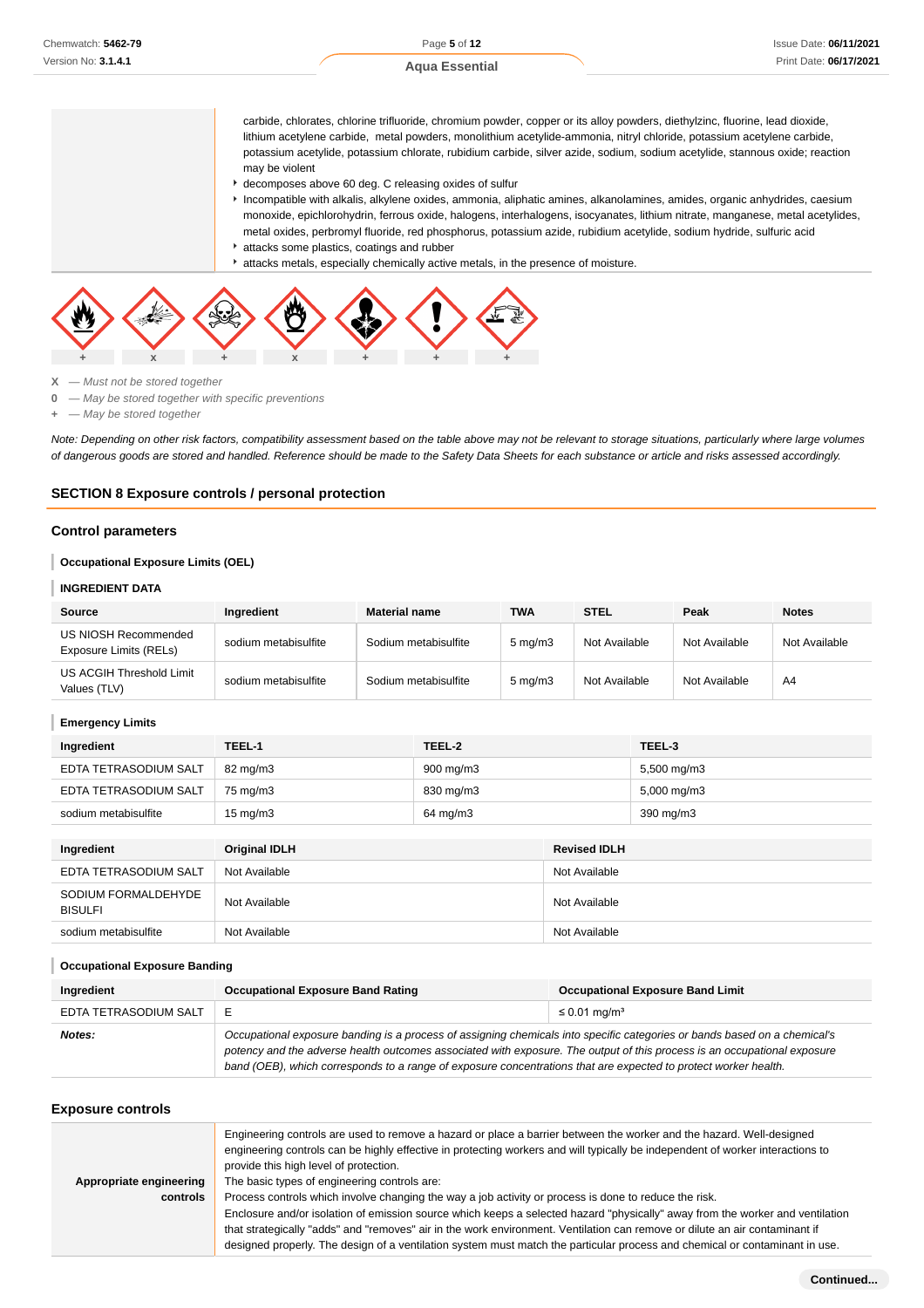| <b>Personal protection</b>   |                                                                                                                                                                                                                                                                                                                                                                                                                                                                                                                                                                                                                                                                                                                                                                                                                                                                                                                                                                                                                                                                                                                                  |
|------------------------------|----------------------------------------------------------------------------------------------------------------------------------------------------------------------------------------------------------------------------------------------------------------------------------------------------------------------------------------------------------------------------------------------------------------------------------------------------------------------------------------------------------------------------------------------------------------------------------------------------------------------------------------------------------------------------------------------------------------------------------------------------------------------------------------------------------------------------------------------------------------------------------------------------------------------------------------------------------------------------------------------------------------------------------------------------------------------------------------------------------------------------------|
| Eye and face protection      | Safety glasses with side shields.<br>Chemical goggles.<br>Contact lenses may pose a special hazard; soft contact lenses may absorb and concentrate irritants. A written policy<br>document, describing the wearing of lenses or restrictions on use, should be created for each workplace or task. This should<br>include a review of lens absorption and adsorption for the class of chemicals in use and an account of injury experience.<br>Medical and first-aid personnel should be trained in their removal and suitable equipment should be readily available.                                                                                                                                                                                                                                                                                                                                                                                                                                                                                                                                                            |
| <b>Skin protection</b>       | See Hand protection below                                                                                                                                                                                                                                                                                                                                                                                                                                                                                                                                                                                                                                                                                                                                                                                                                                                                                                                                                                                                                                                                                                        |
| <b>Hands/feet protection</b> | ▶ Wear chemical protective gloves, e.g. PVC.<br>* Wear safety footwear or safety gumboots, e.g. Rubber<br>NOTE:<br>The material may produce skin sensitisation in predisposed individuals. Care must be taken, when removing gloves and other<br>protective equipment, to avoid all possible skin contact.<br>▶ Contaminated leather items, such as shoes, belts and watch-bands should be removed and destroyed.<br>The selection of suitable gloves does not only depend on the material, but also on further marks of quality which vary from<br>manufacturer to manufacturer. Where the chemical is a preparation of several substances, the resistance of the glove material<br>can not be calculated in advance and has therefore to be checked prior to the application.<br>The exact break through time for substances has to be obtained from the manufacturer of the protective gloves and has to be<br>observed when making a final choice.<br>Personal hygiene is a key element of effective hand care. Gloves must only be worn on clean hands. After using gloves, hands<br>should be washed and dried thoroughly. |
| <b>Body protection</b>       | See Other protection below                                                                                                                                                                                                                                                                                                                                                                                                                                                                                                                                                                                                                                                                                                                                                                                                                                                                                                                                                                                                                                                                                                       |
| Other protection             | • Overalls.<br>P.V.C apron.<br>Barrier cream.<br>Skin cleansing cream.<br>▶ Eye wash unit.                                                                                                                                                                                                                                                                                                                                                                                                                                                                                                                                                                                                                                                                                                                                                                                                                                                                                                                                                                                                                                       |

### **Respiratory protection**

Type A Filter of sufficient capacity. (AS/NZS 1716 & 1715, EN 143:2000 & 149:2001, ANSI Z88 or national equivalent)

- Cartridge respirators should never be used for emergency ingress or in areas of unknown vapour concentrations or oxygen content.
- \* The wearer must be warned to leave the contaminated area immediately on detecting any odours through the respirator. The odour may indicate that the mask is not functioning properly, that the vapour concentration is too high, or that the mask is not properly fitted. Because of these limitations, only restricted use of cartridge respirators is considered appropriate.
- Cartridge performance is affected by humidity. Cartridges should be changed after 2 hr of continuous use unless it is determined that the humidity is less than 75%, in which case, cartridges can be used for 4 hr. Used cartridges should be discarded daily, regardless of the length of time used

### **SECTION 9 Physical and chemical properties**

#### **Information on basic physical and chemical properties**

| Appearance                                      | Clear liquid with a faint sulphur odour. |                                                   |                |
|-------------------------------------------------|------------------------------------------|---------------------------------------------------|----------------|
|                                                 |                                          |                                                   |                |
| <b>Physical state</b>                           | Liquid                                   | Relative density (Water =<br>1)                   | Not Available  |
| Odour                                           | Not Available                            | <b>Partition coefficient</b><br>n-octanol / water | Not Available  |
| <b>Odour threshold</b>                          | Not Available                            | <b>Auto-ignition temperature</b><br>(°C)          | Not Applicable |
| pH (as supplied)                                | Not Available                            | Decomposition<br>temperature                      | 150            |
| Melting point / freezing<br>point $(^{\circ}C)$ | >40                                      | Viscosity (cSt)                                   | Not Available  |
| Initial boiling point and<br>boiling range (°C) | 100                                      | Molecular weight (g/mol)                          | Not Applicable |
| Flash point (°C)                                | Not Applicable                           | <b>Taste</b>                                      | Not Available  |
| <b>Evaporation rate</b>                         | Not Available                            | <b>Explosive properties</b>                       | Not Available  |
| <b>Flammability</b>                             | Not Applicable                           | <b>Oxidising properties</b>                       | Not Available  |
| <b>Upper Explosive Limit (%)</b>                | Not Applicable                           | <b>Surface Tension (dyn/cm</b><br>or mN/m)        | Not Available  |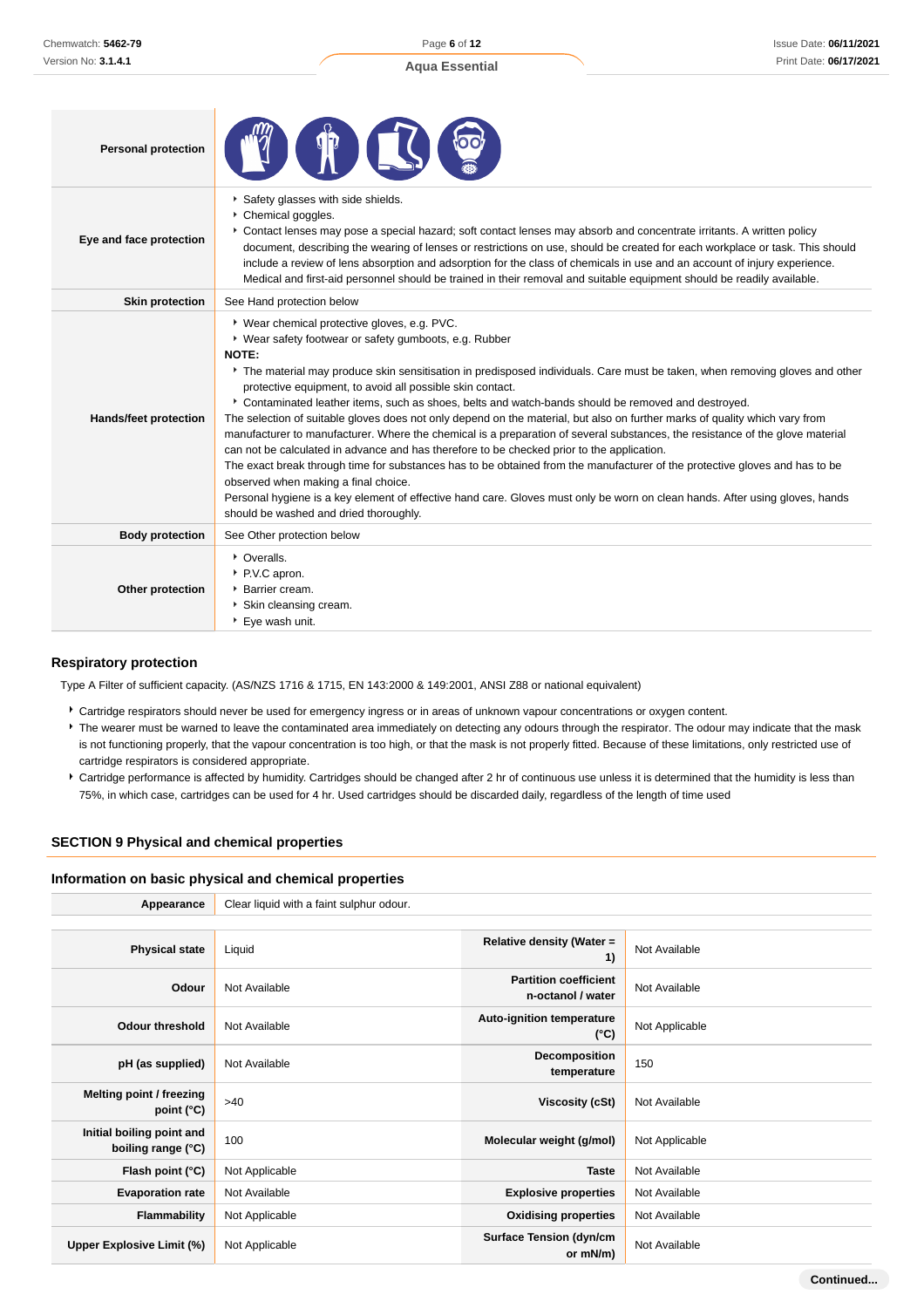| Lower Explosive Limit (%)  | Not Applicable | <b>Volatile Component (%vol)</b> | Not Available |
|----------------------------|----------------|----------------------------------|---------------|
| Vapour pressure (kPa)      | Not Available  | Gas group                        | Not Available |
| Solubility in water        | Not Available  | pH as a solution (%)             | Not Available |
| Vapour density $(Air = 1)$ | Not Available  | VOC a/L                          | Not Available |

# **SECTION 10 Stability and reactivity**

| Reactivity                                 | See section 7                                                                                                                        |
|--------------------------------------------|--------------------------------------------------------------------------------------------------------------------------------------|
| <b>Chemical stability</b>                  | • Unstable in the presence of incompatible materials.<br>▶ Product is considered stable.<br>Hazardous polymerisation will not occur. |
| Possibility of hazardous<br>reactions      | See section 7                                                                                                                        |
| <b>Conditions to avoid</b>                 | See section 7                                                                                                                        |
| Incompatible materials                     | See section 7                                                                                                                        |
| <b>Hazardous decomposition</b><br>products | See section 5                                                                                                                        |

# **SECTION 11 Toxicological information**

# **Information on toxicological effects**

| <b>Inhaled</b>      | The material is not thought to produce either adverse health effects or irritation of the respiratory tract following inhalation (as<br>classified by EC Directives using animal models). Nevertheless, adverse systemic effects have been produced following<br>exposure of animals by at least one other route and good hygiene practice requires that exposure be kept to a minimum and that<br>suitable control measures be used in an occupational setting.                                                                                                                                                                                                                                                                                                                                                                                             |
|---------------------|--------------------------------------------------------------------------------------------------------------------------------------------------------------------------------------------------------------------------------------------------------------------------------------------------------------------------------------------------------------------------------------------------------------------------------------------------------------------------------------------------------------------------------------------------------------------------------------------------------------------------------------------------------------------------------------------------------------------------------------------------------------------------------------------------------------------------------------------------------------|
| Ingestion           | Accidental ingestion of the material may be damaging to the health of the individual.                                                                                                                                                                                                                                                                                                                                                                                                                                                                                                                                                                                                                                                                                                                                                                        |
| <b>Skin Contact</b> | This material can cause inflammation of the skin on contact in some persons.<br>The material may accentuate any pre-existing dermatitis condition<br>Skin contact is not thought to have harmful health effects (as classified under EC Directives); the material may still produce<br>health damage following entry through wounds, lesions or abrasions.<br>Open cuts, abraded or irritated skin should not be exposed to this material<br>Entry into the blood-stream, through, for example, cuts, abrasions or lesions, may produce systemic injury with harmful effects.<br>Examine the skin prior to the use of the material and ensure that any external damage is suitably protected.                                                                                                                                                                |
| Eye                 | If applied to the eyes, this material causes severe eye damage.                                                                                                                                                                                                                                                                                                                                                                                                                                                                                                                                                                                                                                                                                                                                                                                              |
| <b>Chronic</b>      | Inhaling this product is more likely to cause a sensitisation reaction in some persons compared to the general population.<br>Skin contact with the material is more likely to cause a sensitisation reaction in some persons compared to the general<br>population.<br>There has been some concern that this material can cause cancer or mutations but there is not enough data to make an<br>assessment.<br>Substance accumulation, in the human body, may occur and may cause some concern following repeated or long-term<br>occupational exposure.<br>Sulfites and bisulfites can cause narrowing of the airways, stomach upset, flushing, low blood pressure, tingling sensation, itchy<br>wheal, swelling and shock, and asthmatics are especially prone. They induce allergic-like reactions which can occur on first<br>contact with the material. |

| <b>Aqua Essential</b>      | <b>TOXICITY</b>                            | <b>IRRITATION</b>                 |
|----------------------------|--------------------------------------------|-----------------------------------|
|                            | Not Available                              | Not Available                     |
|                            | <b>TOXICITY</b>                            | <b>IRRITATION</b>                 |
| <b>EDTA TETRASODIUM</b>    | Oral(Rat) LD50; >2000 mg/kg <sup>[2]</sup> | Eyes (rabbit): 1.9 mg             |
| <b>SALT</b>                |                                            | Eyes (rabbit):100 mg/24h-moderate |
|                            |                                            | Skin (rabbit):500 mg/24h-moderate |
|                            |                                            |                                   |
|                            | <b>TOXICITY</b>                            | <b>IRRITATION</b>                 |
| <b>SODIUM FORMALDEHYDE</b> | Oral(Rat) LD50; 3200 mg/kg <sup>[2]</sup>  | Eye (rabbit): non-irritant*       |
| <b>BISULFI</b>             |                                            | Skin (rabbit): slight*            |
|                            | <b>TOXICITY</b>                            | <b>IRRITATION</b>                 |
| sodium metabisulfite       | dermal (rat) LD50: >2000 mg/kg[1]          | Eye (rabbit): IRRITANT *          |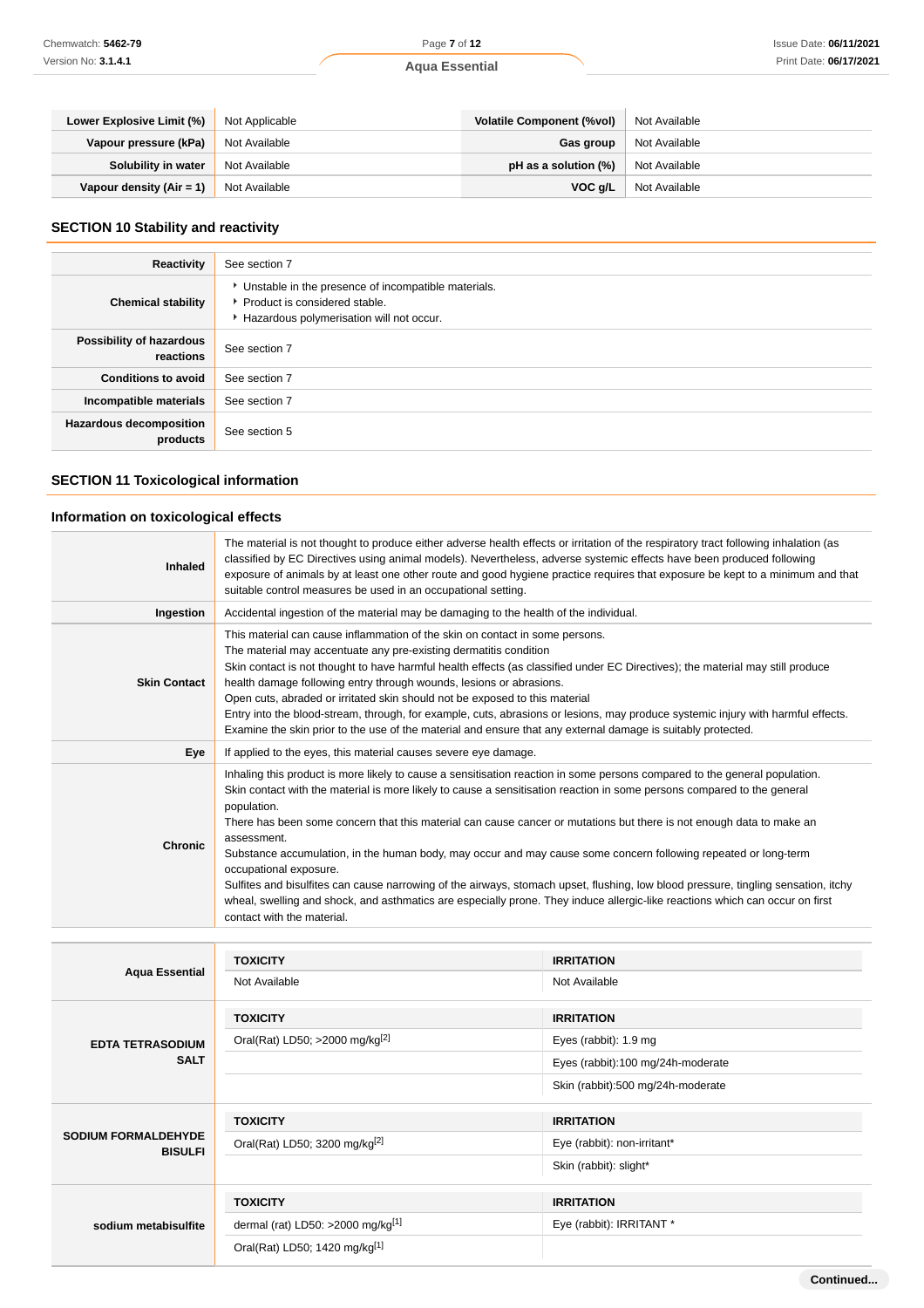| Legend:                                                                     | 1. Value obtained from Europe ECHA Registered Substances - Acute toxicity 2.* Value obtained from manufacturer's SDS.<br>Unless otherwise specified data extracted from RTECS - Register of Toxic Effect of chemical Substances                                                                                                                                                                                                                                                                                                                                                                                                                                                                                                                                                                                                                                                                                                                                                                                                                                                                                                                                                                                                                                                                                                                                                                                                                                                                                                                                                                                                                                                                                                                                                                                                                                                                                                                                                                                                                                                                                                                                                                                    |                                 |   |
|-----------------------------------------------------------------------------|--------------------------------------------------------------------------------------------------------------------------------------------------------------------------------------------------------------------------------------------------------------------------------------------------------------------------------------------------------------------------------------------------------------------------------------------------------------------------------------------------------------------------------------------------------------------------------------------------------------------------------------------------------------------------------------------------------------------------------------------------------------------------------------------------------------------------------------------------------------------------------------------------------------------------------------------------------------------------------------------------------------------------------------------------------------------------------------------------------------------------------------------------------------------------------------------------------------------------------------------------------------------------------------------------------------------------------------------------------------------------------------------------------------------------------------------------------------------------------------------------------------------------------------------------------------------------------------------------------------------------------------------------------------------------------------------------------------------------------------------------------------------------------------------------------------------------------------------------------------------------------------------------------------------------------------------------------------------------------------------------------------------------------------------------------------------------------------------------------------------------------------------------------------------------------------------------------------------|---------------------------------|---|
|                                                                             |                                                                                                                                                                                                                                                                                                                                                                                                                                                                                                                                                                                                                                                                                                                                                                                                                                                                                                                                                                                                                                                                                                                                                                                                                                                                                                                                                                                                                                                                                                                                                                                                                                                                                                                                                                                                                                                                                                                                                                                                                                                                                                                                                                                                                    |                                 |   |
| <b>EDTA TETRASODIUM</b><br><b>SALT</b>                                      | * Sigma Aldrich - for the dihydrate<br>The following information refers to contact allergens as a group and may not be specific to this product.<br>Contact allergies quickly manifest themselves as contact eczema, more rarely as urticaria or Quincke's oedema. The<br>pathogenesis of contact eczema involves a cell-mediated (T lymphocytes) immune reaction of the delayed type. Other allergic<br>skin reactions, e.g. contact urticaria, involve antibody-mediated immune reactions. The significance of the contact allergen is not<br>simply determined by its sensitisation potential: the distribution of the substance and the opportunities for contact with it are<br>equally important. A weakly sensitising substance which is widely distributed can be a more important allergen than one with<br>stronger sensitising potential with which few individuals come into contact. From a clinical point of view, substances are<br>noteworthy if they produce an allergic test reaction in more than 1% of the persons tested.<br>For ethylendiaminetetraacetic acid (EDTA) and its salts:<br>EDTA is a strong organic acid, with a high affinity for alkaline-earth ions (for example, calcium and magnesium) and heavy-metal<br>ions (such as lad and mercury), resulting in highly stable chelate complexes. The ability of EDTA to complex is used<br>commercially to either promote or inhibit chemical reactions, depending on application.<br>EDTA and its salts are expected to be absorbed by the lungs and the gastrointestinal tract; absorption through skin is unlikely.<br>They cause mild skin irritation, and severe eye irritation. The greatest risk in the human body will occur when the EDTA attempts<br>to scavenge the trace metals used and required by the body. The binding of divalent and trivalent cations by EDTA can cause<br>mineral deficiencies, such as zinc deficiency. These appear to be responsible for all of the known pharmacological effects.<br>EDTA and its salts are mostly eliminated through the urine, with 5% eliminated via the bile, along with the metal ions which are<br>bound to it.<br>Trisodium EDTA has not been found to cause cancer. |                                 |   |
| <b>SODIUM METABISULFITE</b>                                                 | The substance is classified by IARC as Group 3:<br><b>NOT</b> classifiable as to its carcinogenicity to humans.<br>Evidence of carcinogenicity may be inadequate or limited in animal testing.                                                                                                                                                                                                                                                                                                                                                                                                                                                                                                                                                                                                                                                                                                                                                                                                                                                                                                                                                                                                                                                                                                                                                                                                                                                                                                                                                                                                                                                                                                                                                                                                                                                                                                                                                                                                                                                                                                                                                                                                                     |                                 |   |
| <b>EDTA TETRASODIUM</b><br><b>SALT &amp; SODIUM</b><br><b>METABISULFITE</b> | Asthma-like symptoms may continue for months or even years after exposure to the material ends. This may be due to a<br>non-allergic condition known as reactive airways dysfunction syndrome (RADS) which can occur after exposure to high levels of<br>highly irritating compound. Main criteria for diagnosing RADS include the absence of previous airways disease in a non-atopic<br>individual, with sudden onset of persistent asthma-like symptoms within minutes to hours of a documented exposure to the<br>irritant. Other criteria for diagnosis of RADS include a reversible airflow pattern on lung function tests, moderate to severe<br>bronchial hyperreactivity on methacholine challenge testing, and the lack of minimal lymphocytic inflammation, without<br>eosinophilia. RADS (or asthma) following an irritating inhalation is an infrequent disorder with rates related to the concentration of<br>and duration of exposure to the irritating substance. On the other hand, industrial bronchitis is a disorder that occurs as a result of<br>exposure due to high concentrations of irritating substance (often particles) and is completely reversible after exposure ceases.                                                                                                                                                                                                                                                                                                                                                                                                                                                                                                                                                                                                                                                                                                                                                                                                                                                                                                                                                                                                           |                                 |   |
| <b>Acute Toxicity</b>                                                       | ×                                                                                                                                                                                                                                                                                                                                                                                                                                                                                                                                                                                                                                                                                                                                                                                                                                                                                                                                                                                                                                                                                                                                                                                                                                                                                                                                                                                                                                                                                                                                                                                                                                                                                                                                                                                                                                                                                                                                                                                                                                                                                                                                                                                                                  | Carcinogenicity                 | × |
| <b>Skin Irritation/Corrosion</b>                                            | ✔                                                                                                                                                                                                                                                                                                                                                                                                                                                                                                                                                                                                                                                                                                                                                                                                                                                                                                                                                                                                                                                                                                                                                                                                                                                                                                                                                                                                                                                                                                                                                                                                                                                                                                                                                                                                                                                                                                                                                                                                                                                                                                                                                                                                                  | <b>Reproductivity</b>           | × |
| <b>Serious Eye</b><br>Damage/Irritation                                     | ✔                                                                                                                                                                                                                                                                                                                                                                                                                                                                                                                                                                                                                                                                                                                                                                                                                                                                                                                                                                                                                                                                                                                                                                                                                                                                                                                                                                                                                                                                                                                                                                                                                                                                                                                                                                                                                                                                                                                                                                                                                                                                                                                                                                                                                  | <b>STOT - Single Exposure</b>   | × |
| <b>Respiratory or Skin</b><br>sensitisation                                 | ✔                                                                                                                                                                                                                                                                                                                                                                                                                                                                                                                                                                                                                                                                                                                                                                                                                                                                                                                                                                                                                                                                                                                                                                                                                                                                                                                                                                                                                                                                                                                                                                                                                                                                                                                                                                                                                                                                                                                                                                                                                                                                                                                                                                                                                  | <b>STOT - Repeated Exposure</b> | × |
| <b>Mutagenicity</b>                                                         | ×                                                                                                                                                                                                                                                                                                                                                                                                                                                                                                                                                                                                                                                                                                                                                                                                                                                                                                                                                                                                                                                                                                                                                                                                                                                                                                                                                                                                                                                                                                                                                                                                                                                                                                                                                                                                                                                                                                                                                                                                                                                                                                                                                                                                                  | <b>Aspiration Hazard</b>        | × |
|                                                                             |                                                                                                                                                                                                                                                                                                                                                                                                                                                                                                                                                                                                                                                                                                                                                                                                                                                                                                                                                                                                                                                                                                                                                                                                                                                                                                                                                                                                                                                                                                                                                                                                                                                                                                                                                                                                                                                                                                                                                                                                                                                                                                                                                                                                                    |                                 |   |

Legend:  $\mathsf{X}$  – Data either not available or does not fill the criteria for classification  $\blacktriangleright$  – Data available to make classification

# **SECTION 12 Ecological information**

# **Toxicity**

| <b>Aqua Essential</b>                        | Endpoint<br><b>Not</b><br>Available | <b>Test Duration (hr)</b><br>Not Available | <b>Species</b><br>Not Available | Value<br><b>Not</b><br>Available | <b>Source</b><br><b>Not</b><br>Available |
|----------------------------------------------|-------------------------------------|--------------------------------------------|---------------------------------|----------------------------------|------------------------------------------|
|                                              | Endpoint                            | <b>Test Duration (hr)</b>                  | <b>Species</b>                  | Value                            | <b>Source</b>                            |
| <b>EDTA TETRASODIUM</b><br><b>SALT</b>       | NOEC(ECx)                           | 72h                                        | Algae or other aquatic plants   | $0.39$ mg/l                      |                                          |
|                                              | EC50                                | 72h                                        | Algae or other aquatic plants   | $1.01$ mg/l                      |                                          |
|                                              | <b>LC50</b>                         | 96h                                        | Fish                            | $41$ mg/l                        | $\overline{2}$                           |
|                                              | EC50                                | 48h                                        | Crustacea                       | 140mg/l                          | 2                                        |
|                                              |                                     |                                            |                                 |                                  |                                          |
| <b>SODIUM FORMALDEHYDE</b><br><b>BISULFI</b> | Endpoint                            | <b>Test Duration (hr)</b>                  | <b>Species</b>                  | Value                            | <b>Source</b>                            |
|                                              | NOEC(ECx)                           | 168h                                       | Algae or other aquatic plants   | 100 <sub>mq</sub> /I             | 4                                        |
|                                              | LC50                                | 96h                                        | Fish                            | $>100$ mg/l                      | 4                                        |

**Continued...**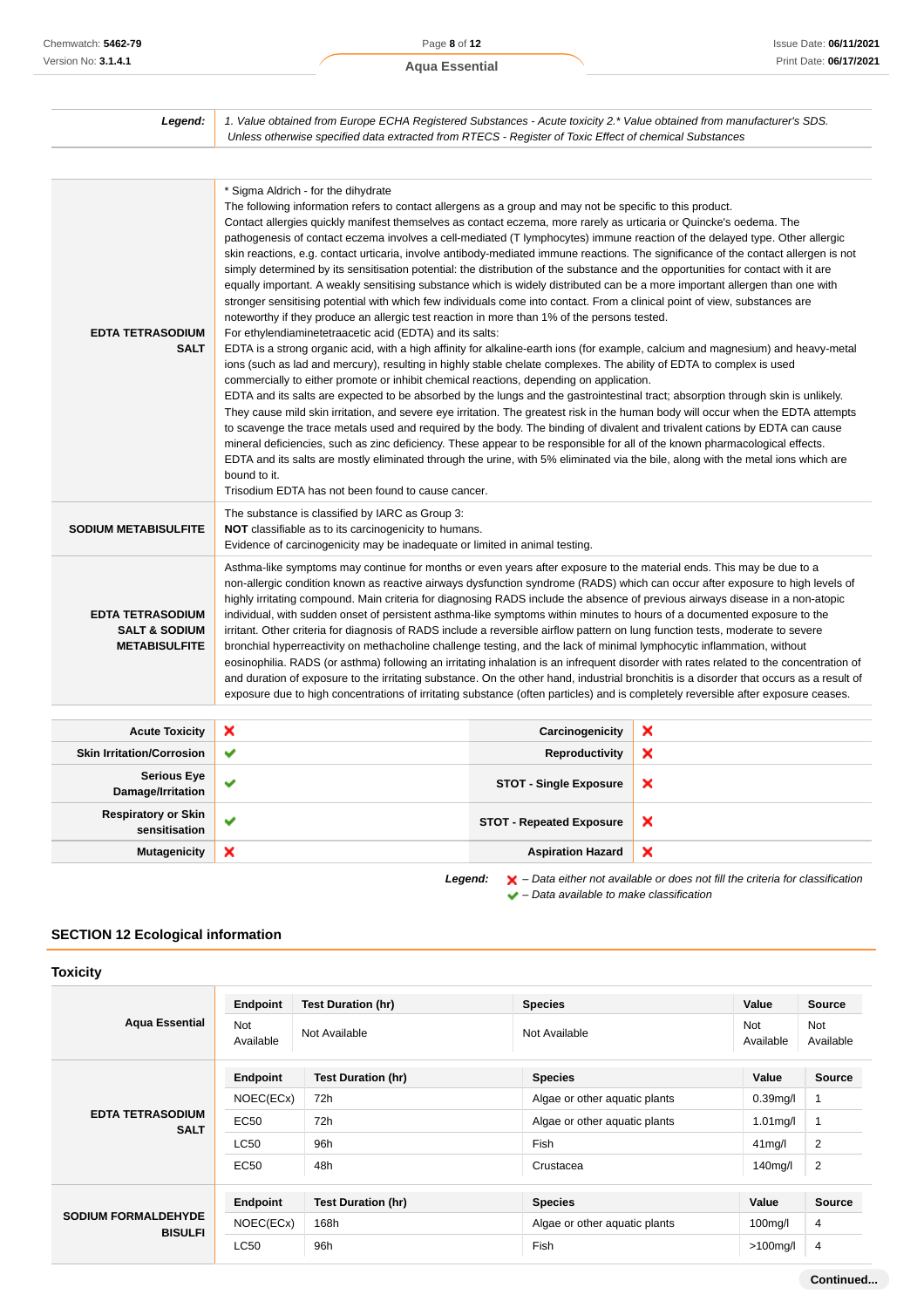|                                                                                                                                                                                                                                                                    | Endpoint                                                                                                                 | <b>Test Duration (hr)</b> | <b>Species</b>                | Value               | <b>Source</b> |
|--------------------------------------------------------------------------------------------------------------------------------------------------------------------------------------------------------------------------------------------------------------------|--------------------------------------------------------------------------------------------------------------------------|---------------------------|-------------------------------|---------------------|---------------|
|                                                                                                                                                                                                                                                                    | NOEC(ECx)                                                                                                                | 504h                      | Crustacea                     | $>10$ mg/l          |               |
|                                                                                                                                                                                                                                                                    | EC50                                                                                                                     | 72h                       | Algae or other aquatic plants | 43.8mg/l            | 2             |
| sodium metabisulfite                                                                                                                                                                                                                                               | <b>LC50</b>                                                                                                              | 96h                       | Fish                          | $21$ mg/l           |               |
|                                                                                                                                                                                                                                                                    | EC50                                                                                                                     | 48h                       | Crustacea                     | 89ma/l              | 2             |
|                                                                                                                                                                                                                                                                    | EC50                                                                                                                     | 96h                       | Algae or other aguatic plants | 40 <sub>mg</sub> /l |               |
| Legend:<br>Extracted from 1. IUCLID Toxicity Data 2. Europe ECHA Registered Substances - Ecotoxicological Information - Aquatic Toxicity<br>3. EPIWIN Suite V3.12 (QSAR) - Aquatic Toxicity Data (Estimated) 4. US EPA, Ecotox database - Aquatic Toxicity Data 5. |                                                                                                                          |                           |                               |                     |               |
|                                                                                                                                                                                                                                                                    | ECETOC Aquatic Hazard Assessment Data 6. NITE (Japan) - Bioconcentration Data 7. METI (Japan) - Bioconcentration Data 8. |                           |                               |                     |               |

### **Persistence and degradability**

Vendor Data

| Ingredient                            | Persistence: Water/Soil | Persistence: Air |
|---------------------------------------|-------------------------|------------------|
| SODIUM FORMALDEHYDE<br><b>BISULFI</b> | LOW                     | LOW              |

#### **Bioaccumulative potential**

| Ingredient                            | <b>Bioaccumulation</b>    |
|---------------------------------------|---------------------------|
| SODIUM FORMALDEHYDE<br><b>BISULFI</b> | LOW (LogKOW = $-3.8465$ ) |

### **Mobility in soil**

| Ingredient                            | <b>Mobility</b>  |
|---------------------------------------|------------------|
| SODIUM FORMALDEHYDE<br><b>BISULFI</b> | $HIGH (KOC = 1)$ |

#### **SECTION 13 Disposal considerations**

#### **Waste treatment methods Product / Packaging disposal** Containers may still present a chemical hazard/ danger when empty. **Return to supplier for reuse/ recycling if possible.** Otherwise: If container can not be cleaned sufficiently well to ensure that residuals do not remain or if the container cannot be used to store the same product, then puncture containers, to prevent re-use, and bury at an authorised landfill. Where possible retain label warnings and SDS and observe all notices pertaining to the product. For small quantities: Cautiously add the material to dry butanol in an appropriate solvent. Reaction may be vigorous and exothermic. Large volumes of flammable hydrogen may be generated and venting procedures should be conducted in a flame-proof environment. Neutralise the solution with aqueous acid, filter and burn the liquid portion in an approved incinerator. **Recycle wherever possible.** Consult manufacturer for recycling options or consult local or regional waste management authority for disposal if no suitable treatment or disposal facility can be identified. Dispose of by: burial in a land-fill specifically licensed to accept chemical and / or pharmaceutical wastes or incineration in a licensed apparatus (after admixture with suitable combustible material). Decontaminate empty containers. Observe all label safeguards until containers are cleaned and destroyed.

### **SECTION 14 Transport information**

| <b>Labels Required</b> |           |
|------------------------|-----------|
| <b>Marine Pollut</b>   | <b>NO</b> |
|                        |           |

**Land transport (DOT): NOT REGULATED FOR TRANSPORT OF DANGEROUS GOODS**

**Air transport (ICAO-IATA / DGR): NOT REGULATED FOR TRANSPORT OF DANGEROUS GOODS**

**Sea transport (IMDG-Code / GGVSee): NOT REGULATED FOR TRANSPORT OF DANGEROUS GOODS**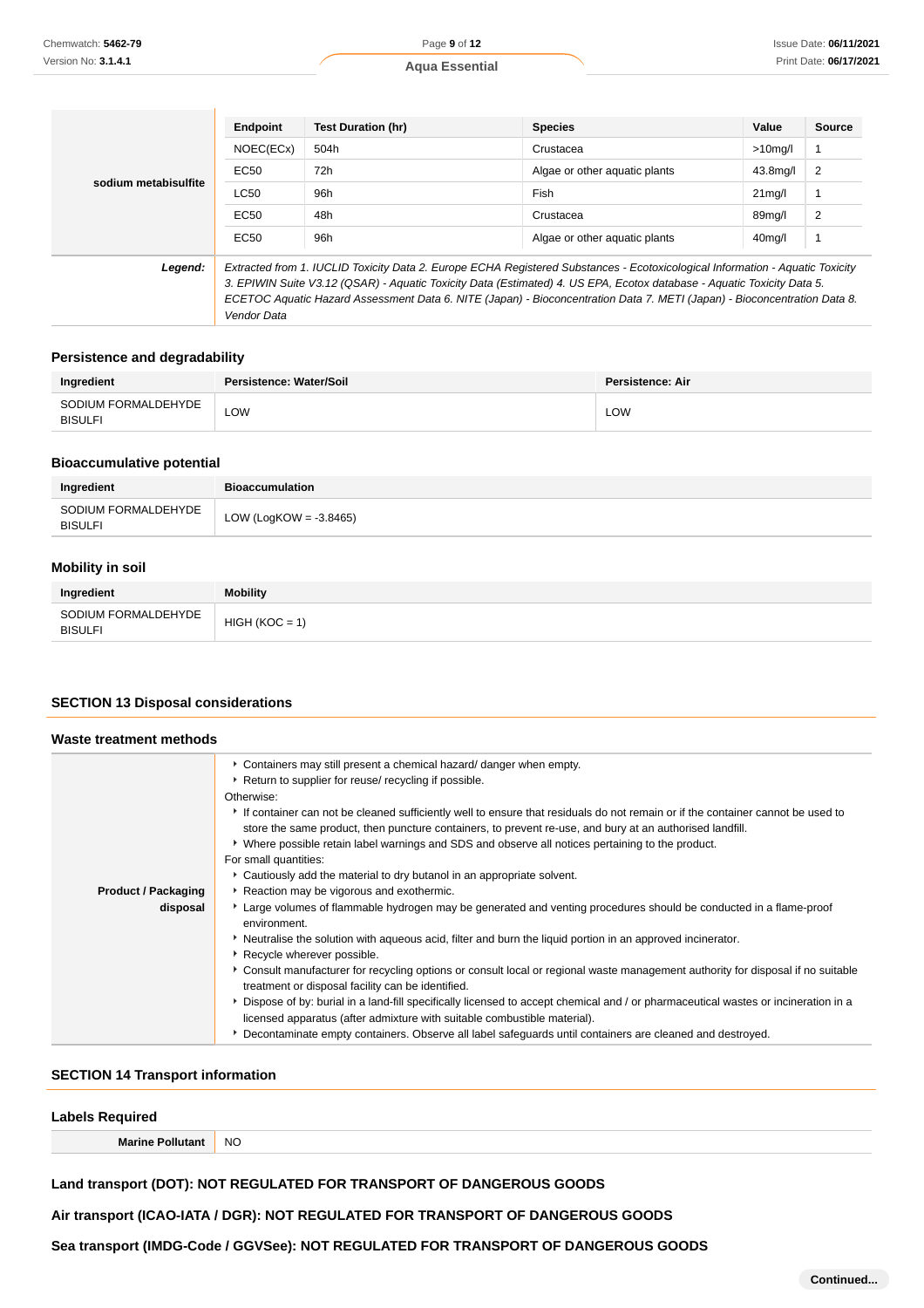### **Transport in bulk according to Annex II of MARPOL and the IBC code**

#### Not Applicable

#### **Transport in bulk in accordance with MARPOL Annex V and the IMSBC Code**

| <b>Product name</b>                   | Group         |
|---------------------------------------|---------------|
| EDTA TETRASODIUM SALT                 | Not Available |
| SODIUM FORMALDEHYDE<br><b>BISULFI</b> | Not Available |
| sodium metabisulfite                  | Not Available |

### **Transport in bulk in accordance with the ICG Code**

| <b>Product name</b>                   | <b>Ship Type</b> |
|---------------------------------------|------------------|
| EDTA TETRASODIUM SALT                 | Not Available    |
| SODIUM FORMALDEHYDE<br><b>BISULFI</b> | Not Available    |
| sodium metabisulfite                  | Not Available    |

US TSCA Chemical Substance Inventory - Interim List of Active Substances

US TSCA Chemical Substance Inventory - Interim List of Active Substances

US Toxic Substances Control Act (TSCA) - Chemical Substance Inventory US TSCA Chemical Substance Inventory - Interim List of Active Substances

US NIOSH Recommended Exposure Limits (RELs)

#### **SECTION 15 Regulatory information**

#### **Safety, health and environmental regulations / legislation specific for the substance or mixture**

#### **EDTA TETRASODIUM SALT is found on the following regulatory lists**

| US DOE Temporary Emergency Exposure Limits (TEELs)                    |  |
|-----------------------------------------------------------------------|--|
| US Toxic Substances Control Act (TSCA) - Chemical Substance Inventory |  |

#### **SODIUM FORMALDEHYDE BISULFI is found on the following regulatory lists**

International Agency for Research on Cancer (IARC) - Agents Classified by the IARC Monographs US Toxic Substances Control Act (TSCA) - Chemical Substance Inventory

**sodium metabisulfite is found on the following regulatory lists**

International Agency for Research on Cancer (IARC) - Agents Classified by the IARC Monographs US ACGIH Threshold Limit Values (TLV) US ACGIH Threshold Limit Values (TLV) - Carcinogens

US DOE Temporary Emergency Exposure Limits (TEELs)

### **Federal Regulations**

### **Superfund Amendments and Reauthorization Act of 1986 (SARA)**

### **Section 311/312 hazard categories**

| Flammable (Gases, Aerosols, Liquids, or Solids) |           |  |
|-------------------------------------------------|-----------|--|
| Gas under pressure                              | No        |  |
| Explosive                                       | No        |  |
| Self-heating                                    | <b>No</b> |  |
| Pyrophoric (Liquid or Solid)                    | <b>No</b> |  |
| Pyrophoric Gas                                  | No        |  |
| Corrosive to metal                              | <b>No</b> |  |
| Oxidizer (Liquid, Solid or Gas)                 | No        |  |
| Organic Peroxide                                | No        |  |
| Self-reactive                                   | No        |  |
| In contact with water emits flammable gas       | <b>No</b> |  |
| <b>Combustible Dust</b>                         | <b>No</b> |  |
| Carcinogenicity                                 | No        |  |
| Acute toxicity (any route of exposure)          | No        |  |
| Reproductive toxicity                           | <b>No</b> |  |
| Skin Corrosion or Irritation                    | Yes       |  |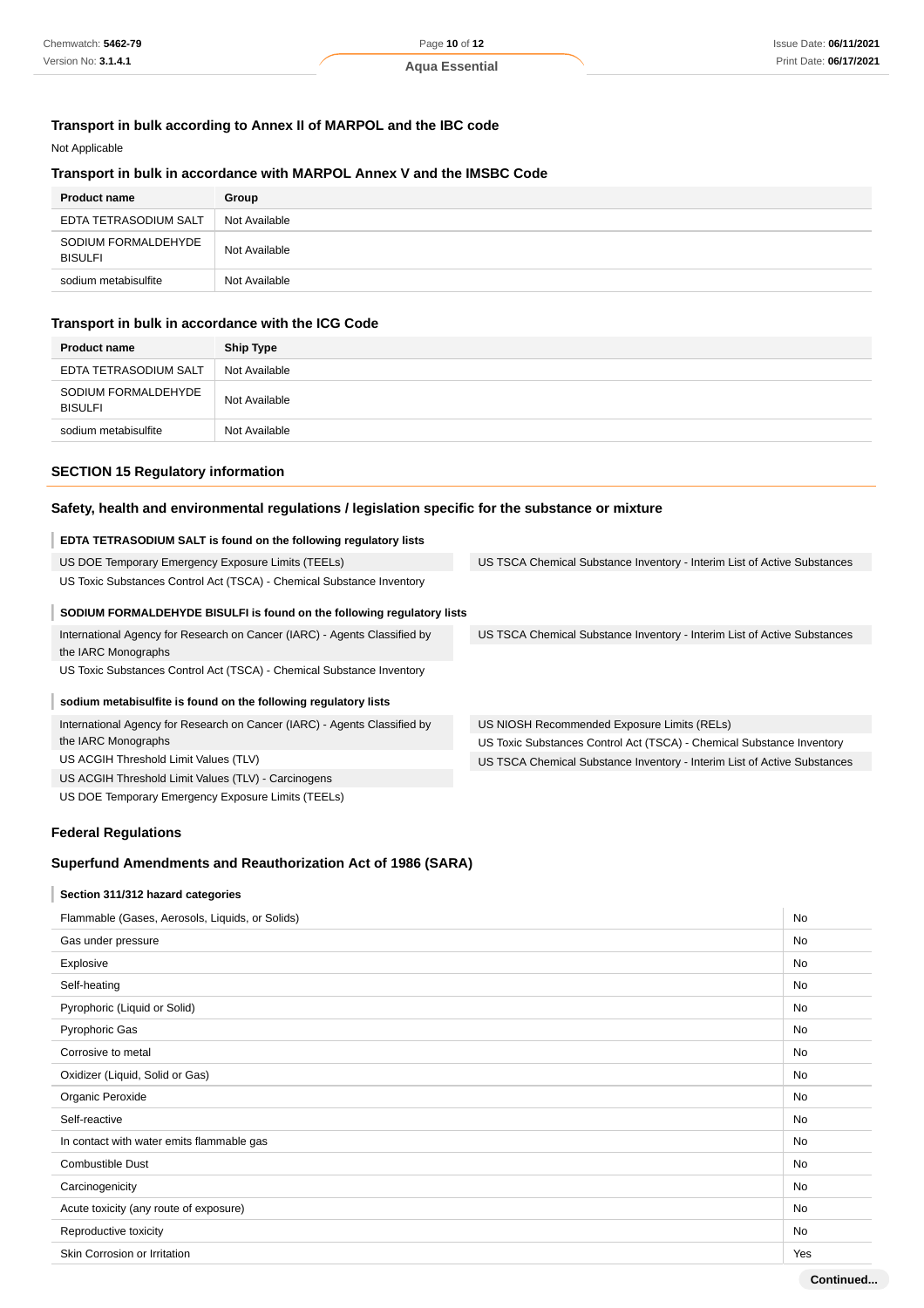| Respiratory or Skin Sensitization                            |           |  |
|--------------------------------------------------------------|-----------|--|
| Serious eye damage or eye irritation                         |           |  |
| Specific target organ toxicity (single or repeated exposure) |           |  |
| <b>Aspiration Hazard</b>                                     | <b>No</b> |  |
| Germ cell mutagenicity                                       |           |  |
| Simple Asphyxiant                                            | <b>No</b> |  |
| Hazards Not Otherwise Classified                             | <b>No</b> |  |

# **US. EPA CERCLA Hazardous Substances and Reportable Quantities (40 CFR 302.4)**

None Reported

### **State Regulations**

### **US. California Proposition 65**

None Reported

# **National Inventory Status**

| <b>National Inventory</b>                          | <b>Status</b>                                                                                                                                                                                               |  |
|----------------------------------------------------|-------------------------------------------------------------------------------------------------------------------------------------------------------------------------------------------------------------|--|
| Australia - AIIC / Australia<br>Non-Industrial Use | Yes                                                                                                                                                                                                         |  |
| Canada - DSL                                       | Yes                                                                                                                                                                                                         |  |
| Canada - NDSL                                      | No (EDTA TETRASODIUM SALT; SODIUM FORMALDEHYDE BISULFI; sodium metabisulfite)                                                                                                                               |  |
| China - IECSC                                      | Yes                                                                                                                                                                                                         |  |
| Europe - EINEC / ELINCS /<br><b>NLP</b>            | Yes                                                                                                                                                                                                         |  |
| Japan - ENCS                                       | Yes                                                                                                                                                                                                         |  |
| Korea - KECI                                       | Yes                                                                                                                                                                                                         |  |
| New Zealand - NZIoC                                | Yes                                                                                                                                                                                                         |  |
| Philippines - PICCS                                | Yes                                                                                                                                                                                                         |  |
| USA - TSCA                                         | Yes                                                                                                                                                                                                         |  |
| Taiwan - TCSI                                      | Yes                                                                                                                                                                                                         |  |
| Mexico - INSQ                                      | No (SODIUM FORMALDEHYDE BISULFI)                                                                                                                                                                            |  |
| Vietnam - NCI                                      | Yes                                                                                                                                                                                                         |  |
| Russia - FBEPH                                     | Yes                                                                                                                                                                                                         |  |
| Legend:                                            | Yes = All CAS declared ingredients are on the inventory<br>No = One or more of the CAS listed ingredients are not on the inventory and are not exempt from listing(see specific ingredients<br>in brackets) |  |

# **SECTION 16 Other information**

| <b>Pevision</b><br>Date | 06/<br>202 |
|-------------------------|------------|
| Ini                     | /06/2021   |
| 1atr                    | በ5         |
|                         |            |

### **SDS Version Summary**

| <b>Version</b> | Date of Update | <b>Sections Updated</b>            |
|----------------|----------------|------------------------------------|
| 3.1.3.1        | 05/10/2021     | <b>Regulation Change</b>           |
| 3.1.4.1        | 05/24/2021     | <b>Regulation Change</b>           |
| 3.1.4.2        | 05/30/2021     | Template Change                    |
| 3.1.4.3        | 06/04/2021     | <b>Template Change</b>             |
| 3.1.4.4        | 06/05/2021     | <b>Template Change</b>             |
| 3.1.4.5        | 06/09/2021     | <b>Template Change</b>             |
| 3.1.4.5        | 06/11/2021     | Classification, Environmental, Use |
| 3.1.4.6        | 06/11/2021     | <b>Template Change</b>             |
| 3.1.4.7        | 06/15/2021     | <b>Template Change</b>             |